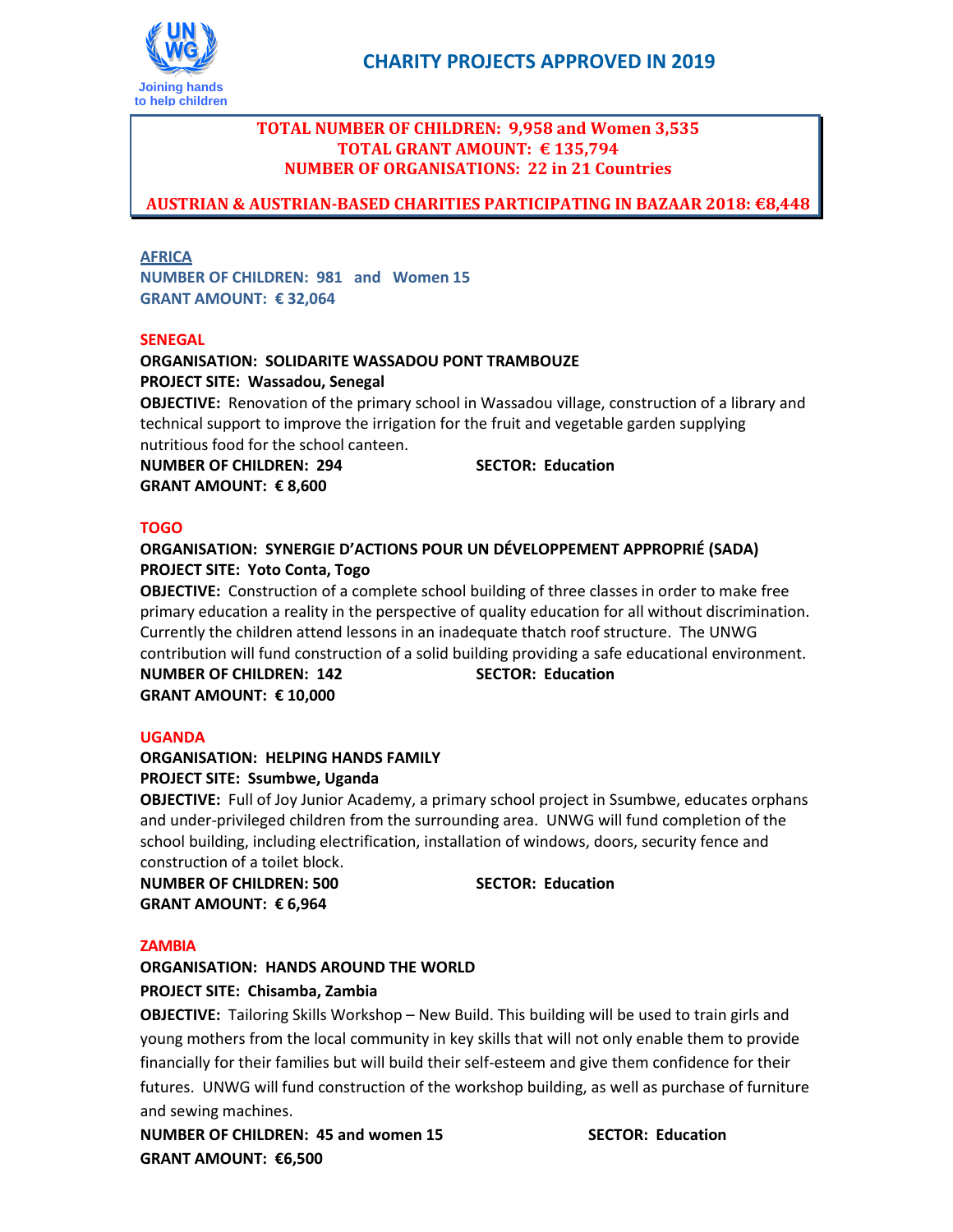

**ASIA NUMBER OF CHILDREN**: **1,796 and Women 520 GRANT AMOUNT: € 37,463**

#### **BANGLADESH**

### **ORGANIZATION: CENTRE FOR THE REHABILITATION OF THE PARALYZED**

### **PROJECT SITE: Barisal, Bangladesh**

**OBJECTIVE:** The Centre for the Rehabilitation of the Paralyzed (CRP) provides therapies for children with a variety of conditions such as cerebral palsy, Down's syndrome, Erb's palsy, club foot, flat foot, congenital deformities, autism, muscular dystrophy, spina bifida, myopathy and peripheral neuropathy. CRP is building a larger centre in Barisal to provide services to more children. Funds will be used to purchase therapy equipment (treadmill, walking harness, wax treatment, hydrotherapy, hydraulic beds, water purifier, baby slider, swing, puzzle mats, multi gym and visual stimulation room).

**NUMBER OF CHILDREN: 362 SECTOR: Special Needs GRANT AMOUNT: € 9,976**

### **KYRGYZSTAN**

# **ORGANIZATION: HELPING IS EASY PROJECT SITE: Bishkek, Kyrgyzstan**

**OBJECTIVE:** Children undergoing long term cancer treatments are often far from home and unable to attend school, but are required to re-enter school classes after treatment. The project, in cooperation with the Ministry of Education, will help equip a specialized school room at the National Oncology Centre allowing children to continue their schooling, to the extent possible, during cancer treatment. Funds will be used to purchase desks, chairs and an interactive board.

**NUMBER OF CHILDREN: 600 SECTOR: Education GRANT AMOUNT: US\$ 4,200**

### **NEPAL**

# **ORGANIZATION: FORENINGEN FÖR GATUBARN I NEPAL (Society for Street Children in Nepal) PROJECT SITE: Rathankot, Sindhupalchowk district, Nepal**

**OBJECTIVE:** Rathankot school was completely destroyed by the earthquakes in 2015. The school was rebuilt to earthquake safe standards in 2017 and UNWG provided desks, benches, bookcases and blackboards. Due to the success of the school, authorities from neighbouring villages have sent more children there. The current sanitation facilities are inadequate for the increased number of students. The grant will be used to build a new, larger, toilet block.

**GRANT AMOUNT: € 3,330**

**NUMBER OF CHILDREN: 130 SECTOR: Water & Sanitation**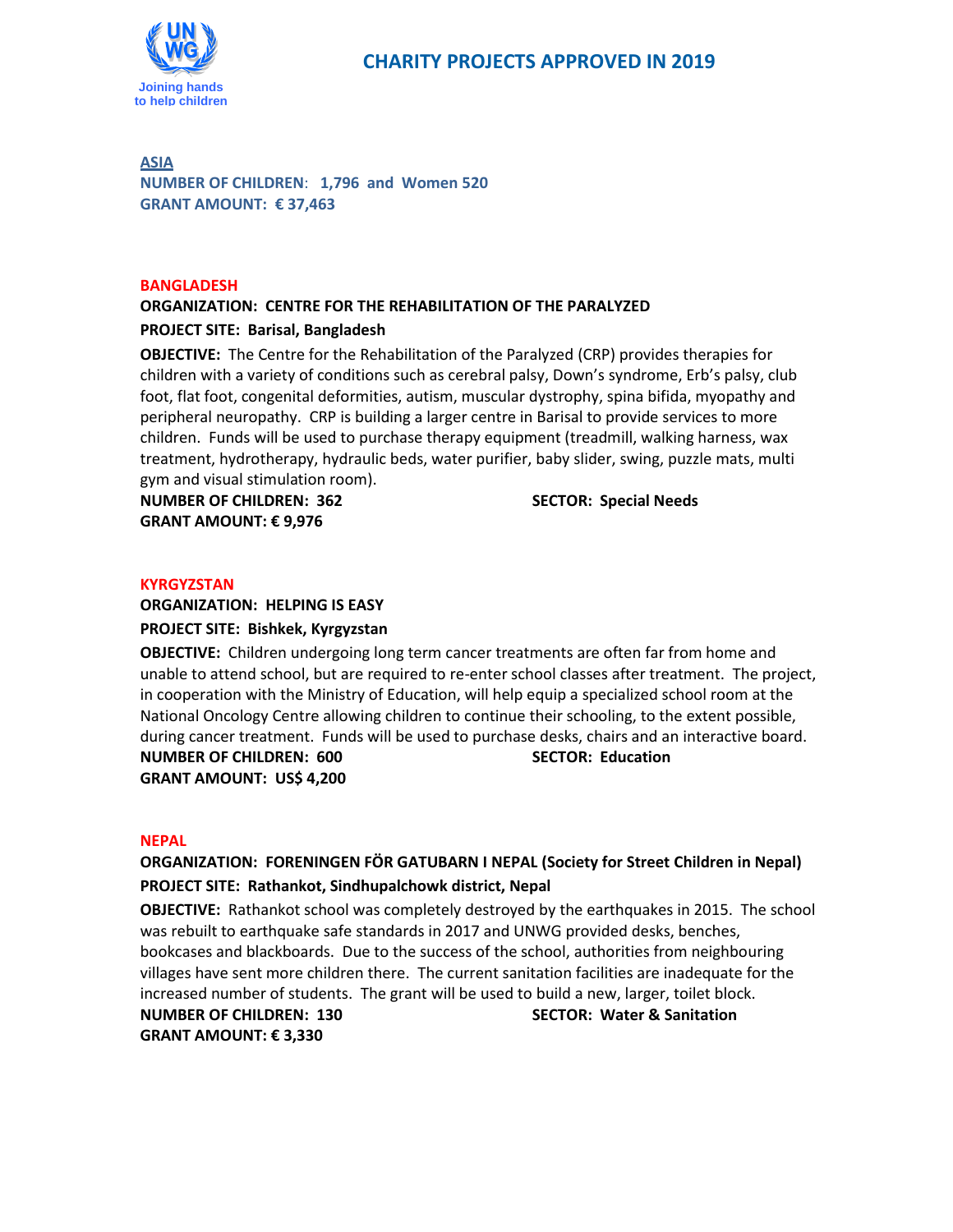

#### **PAKISTAN**

### **ORGANIZATION: KOOHI GOTH HOSPITAL PROJECT SITE: Sindh, Pakistan**

**OBJECTIVE:** In Pakistan, only 39% of births are attended by trained and skilled health personnel, resulting in a high number of post-delivery complications, which can lead to the death of the infant and severe debilitating conditions for the mother, especially in teenage mothers. The Koohi Goth Hospital conducts a government certified midwife training program with the goal of having a medically trained midwife attend births even in remote areas. The funds will be used to purchase 26 Safe Delivery Kits for 26 women graduating from the midwife program. Each kit will aid in the safe delivery of 20 babies.

**NUMBER OF CHILDREN: 520 and Women: 520 SECTOR: Health GRANT AMOUNT: US\$ 11,031**

### **SRI LANKA**

**ORGANIZATION: SIPSARU**

### **PROJECT SITE: Ginigathena, Central Province, Sri Lanka**

**OBJECTIVE:** Dehigastenna Vidyalaya is a poor school in a remote area of Sri Lanka. SIPSARU has undertaken a 5 year plan to improve the well being of the school community as a model health promoting school. Funds will be used to build a new sanitation block and for the rehabilitation of a multi-purpose room that is also used as a classroom.

**GRANT AMOUNT: US\$ 2,544**

**NUMBER OF CHILDREN: 103 SECTOR: Education & Sanitation**

### **VIETNAM**

# **ORGANIZATION: SAO BIEN. ROOM FOR EDUCATION (VEREIN ZUR FÖRDERUNG DER BILDUNG) PROJECT SITE: Cay Vai, Tuyen Quang province, Vietnam**

**OBJECTIVE:** This project will build a new school in a remote province in Vietnam which is home to a minority ethnic group. The current school is in two old, run-down, mixed material buildings that were actually built as community buildings. The current school also does not have a toilet. The new school will have 3 classrooms that are large enough for all the students and a toilet. Sao Bien has community support and the parents will be involved in all aspects of the project. UNWG will provide the materials for the 3 classrooms and roof.

**NUMBER OF CHILDREN: 81 SECTOR: Education GRANT AMOUNT: € 8,200**

**EUROPE NUMBER OF CHILDREN**: **915 GRANT AMOUNT: € 25,464**

### **AUSTRIA**

# **ORGANISATION: STERNTALERHOF - Verein für ganzheitliche Lebensbegleitung PROJECT SITE: Loipersdorf-Kitzladen, Austria**

**OBJECTIVE:** Sterntalerhof supports families with critically ill children providing in-patient palliative care, home visits by qualified professionals and grief counselling for family members. The funds will be used to purchase items for the music, art and horse riding therapeutic-educational programmes at the children's hospice Sterntalerhof. **NUMBER OF CHILDREN: 100 SECTOR: Health GRANT AMOUNT: € 5,000**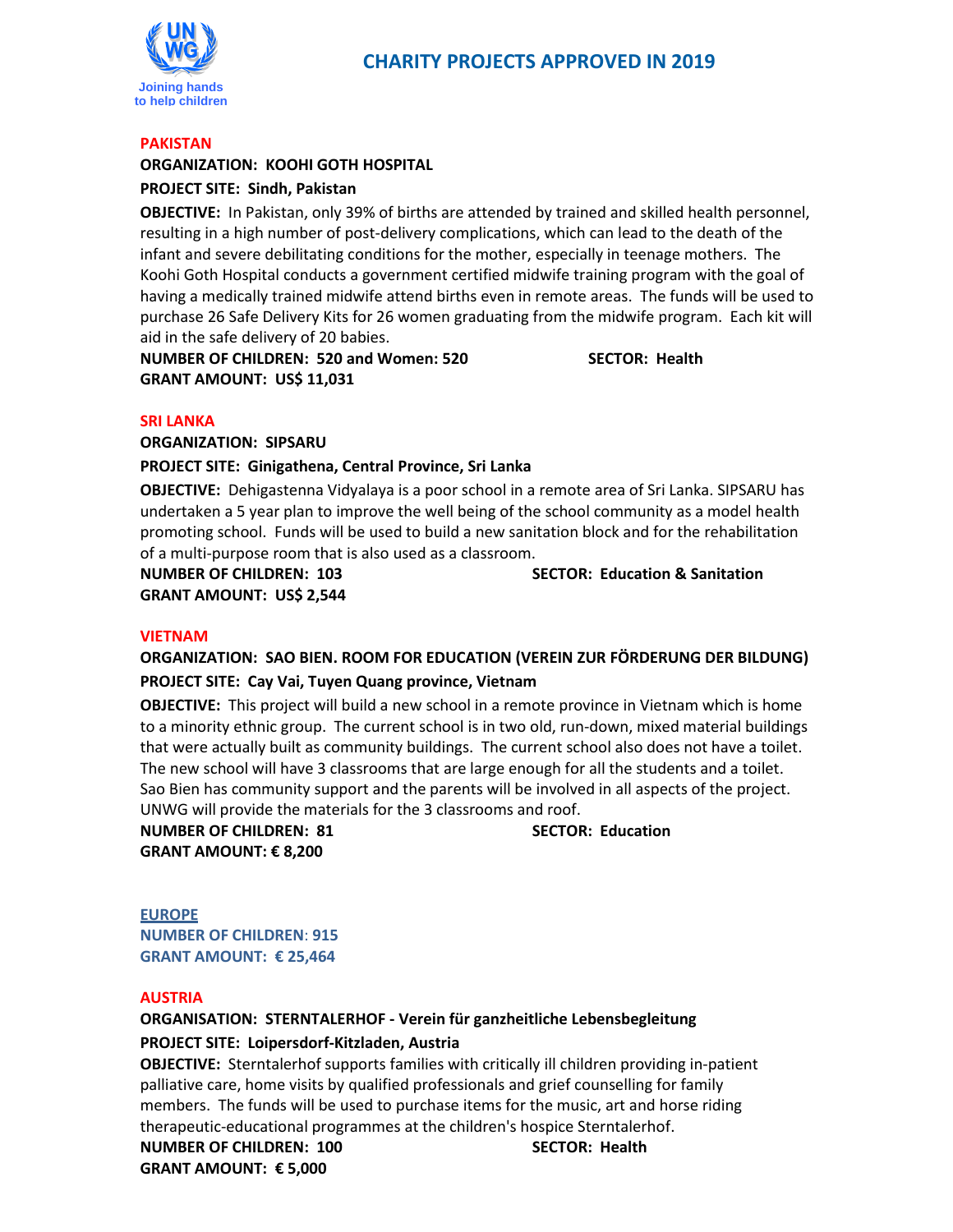

#### **AUSTRIA**

# **ORGANISATION: VOLKSHILFE WIEN JOBFABRIK**

# **PROJECT SITE: Vienna, Austria**

**OBJECTIVE:** Volkshilfe Wien Jobfabrik assists disadvantaged or handicapped young people of Austrian and migrant nationalities, providing psychological support and vocational training enabling them to cope with everyday life, encouraging inclusion into society and the possibility to enter the job market. UNWG will provide funds to establish a garden - different vocational groups will take part in this activity – garden apprentices, carpentry students, the catering group will harvest and use the vegetables, fruit and herbs, the space will also be used for therapeutic relaxation and discussion.

**NUMBER OF CHILDREN: 160 SECTOR: Education GRANT AMOUNT: € 4,000**

### **BOSNIA & HERZEGOVINA**

**ORGANISATION:** "**DJECA SVJETLOSTI" PROJECT SITE: Banja Luka, Bosnia and Herzegovina OBJECTIVE:** The NGO "Djeca Svjetlosti" specializes in supporting autistic children and their

families. The UNWG grant will be used for purchase of didactic materials encouraging motor, sensory, speech, intellectual and social development.

**NUMBER OF CHILDREN**: **20 SECTOR: Special Needs GRANT AMOUNT: € 3,078**

### **ESTONIA**

### **ORGANISATION: DIFFERENT WORLD (ERILINE MAAILM MTÜ) PROJECT SITE: Tallinn, Estonia**

**OBJECTIVE:** This NGO operates a centre for children with multiple disabilities providing professional care on an individual and group basis. UNWG will help equip a music therapy room and a sensory room with instruments and special tools, aiding the development and social inclusion of children with disabilities.

**NUMBER OF CHILDREN**: **55 SECTOR: Special Needs GRANT AMOUNT: € 5,388**

### **MONTENEGRO**

**ORGANISATION: ASSOCIATION OF YOUTH WITH DISABILITIES NIKSIC PROJECT SITE: Radoja Dakica, Niksic, Montenegro**

**OBJECTIVE:** UNWG will equip a therapy cabinet at the primary school, "Mileva Lajovic Lalatovic", through the purchase of a digital speech therapy set. Professional therapists will use this equipment to assist at least 80 children dealing with speech-language impediments and other developmental issues.

**NUMBER OF CHILDREN**: **80 SECTOR: Special Needs GRANT AMOUNT: € 3,230**

### **UKRAINE**

**ORGANISATION: HAPPY CHILD CHARITY FUND PROJECT SITE: Zaporizhzhia, Ukraine**

**OBJECTIVE:** The UNWG contribution will be used to purchase infusion pumps for children's hospitals in the Zaporizhzhia region, improving the quality of healthcare for children undergoing various treatments.

**NUMBER OF CHILDREN**: **500 SECTOR: Health GRANT AMOUNT: € 4,768**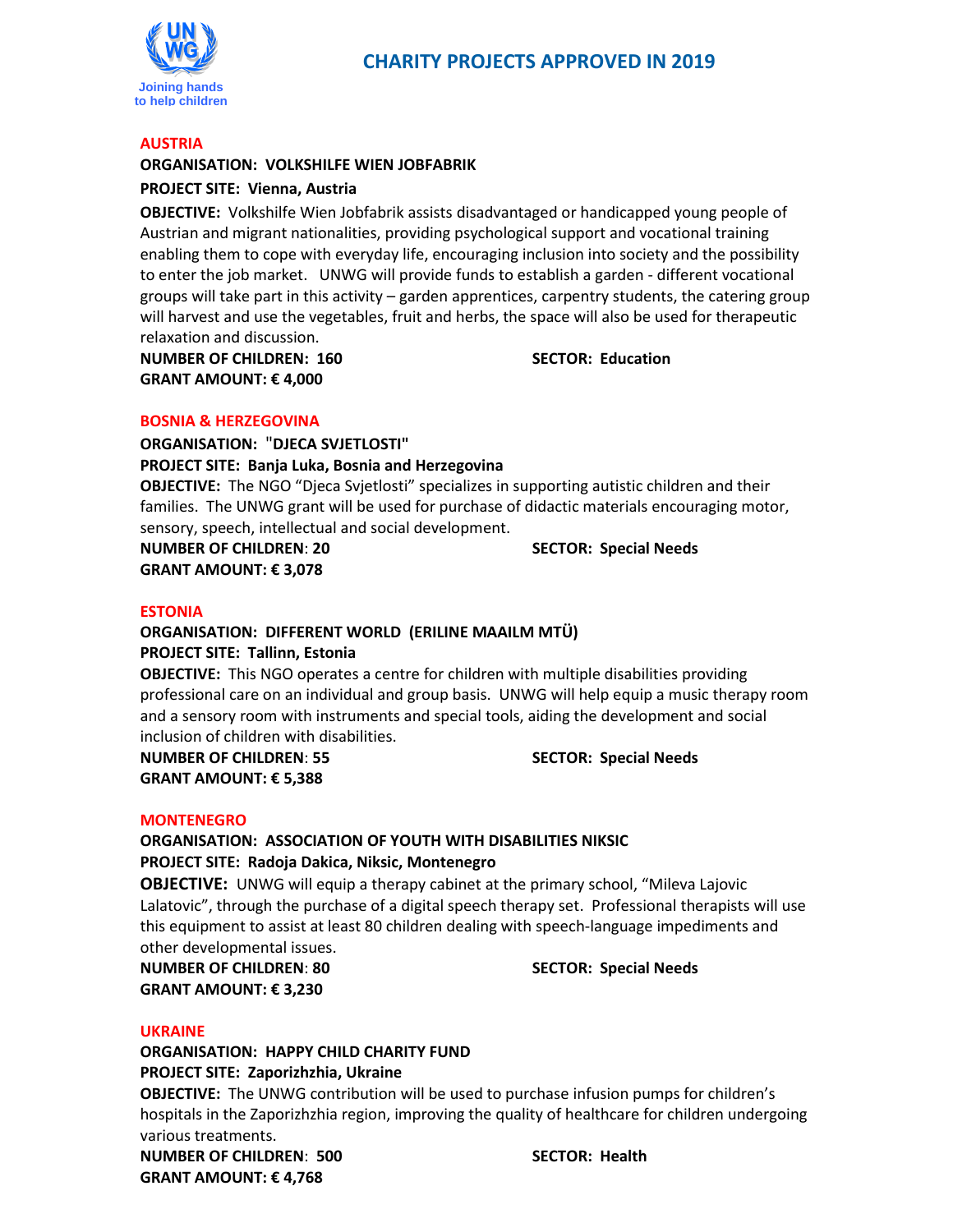

**LATIN AMERICA NUMBER OF CHILDREN**: **2,076 GRANT AMOUNT: € 20,317**

### **ARGENTINA**

### **ORGANIZATION: FUNDACIÓN SIERRA DORADA**

### **PROJECT SITE: Salsipuedes, Cordoba, Argentina**

**OBJECTIVE:** The Sierra Dorada Foundation operates 4 children's homes to offer vulnerable and abandoned children and adolescents a healthy and safe place. The home in Salsipuedes has insufficient water due to the deficient integral structure of the aqueducts that do not support the levels of consumption, the home is therefore often left without drinking water. The funds will be used to install 2 cisterns and pump to better protect the water supply for the children's home, especially during hot summer months.

**NUMBER OF CHILDREN: 50 SECTOR: Water & Sanitation GRANT AMOUNT: US\$ 6,614**

### **COLOMBIA**

### **ORGANIZATION: FUNDACIÓN INTEGRA-ACCIÓN**

### **PROJECT SITE: Cali, Colombia**

**OBJECTIVE:** The project will provide materials for the local construction of 26 standing wheelchairs for children with limited mobility. The standing wheelchair allows the child to be elevated to a standing position for better social inclusion. The parents will be educated in the construction of the chairs in order to be able to maintain them.

**NUMBER OF CHILDREN: 26 SECTOR: Special Needs GRANT AMOUNT: US\$ 4,987**

#### **MEXICO**

### **ORGANIZATION: FUNDACIÓN INFANTIL RONALD MCDONALD**

### **PROJECT SITE: San Andrés Cholula, México**

**OBJECTIVE:** The Ronald McDonald House provides free housing for children who must travel far from home to receive specialized medical treatments at the hospital. Often the children come from poor, remote areas. This project will install solar water heaters that will allow the children to have consistent hot water for bathing and also hot water for sterilization of linens and dishes. **NUMBER OF CHILDREN: 2,000 SECTOR: Health**

**GRANT AMOUNT: € 10,000**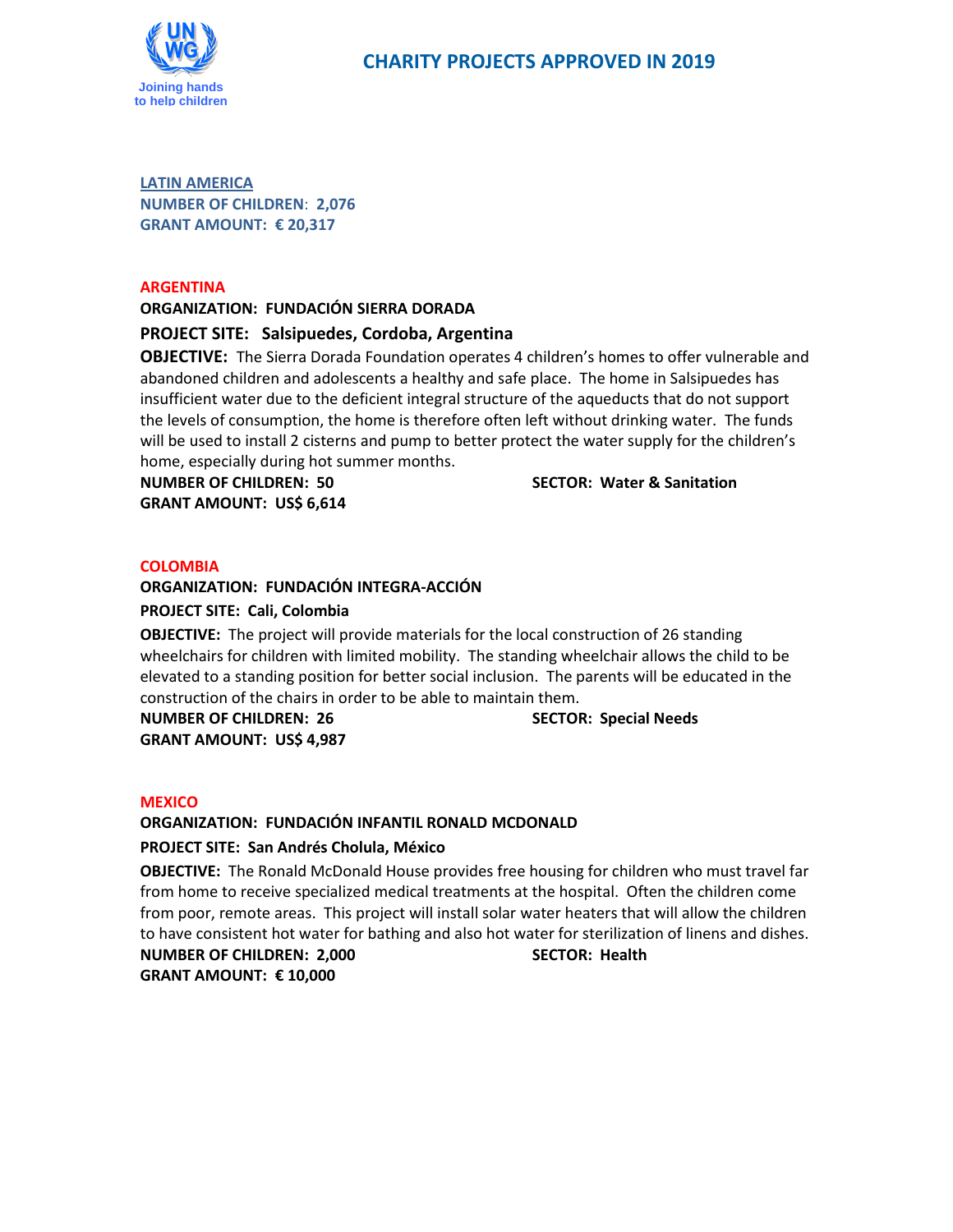

### **MIDDLE EAST & NORTHERN AFRICA**

**NUMBER OF CHILDREN**: **4,140 and Women 3,000 GRANT AMOUNT: €15,490**

### **EGYPT**

**ORGANISATION: FACE PROJECT SITE: Al Maadi, Cairo and Benha City, Qalyubeya, Egypt**

**OBJECTIVE:** FACE aims to protect children without parental care (orphans, abandoned children, child victims of abuse and street children) and to enable family and social reintegration. UNWG funds will be used to improve the living conditions at two residential centres in Al Maadi and Benha City, through purchase of medical, hygiene and kitchen equipment, installation of electrical appliances and light renovation work will also be carried out.

**NUMBER OF CHILDREN**: **140 SECTOR: Shelter GRANT AMOUNT: € 5,490**

### **LEBANON**

### **ORGANISATION: HILFSWERK INTERNATIONAL AUSTRIA**

### **PROJECT SITE: Hawsh al Harimi village, West Bekaa, Lebanon**

**OBJECTIVE:** Hilfswerk International, in partnership with the Lebanese Family Planning Association for Development and Empowerment, is implementing a reproductive health project in the Bekaa Valley to address the urgent needs and challenges of vulnerable Syrian and Lebanese women, with a special focus on female refugees and their children. UNWG will support this initiative through the purchase a high quality ultrasound machine to monitor pregnancy, fetal malformation and detect health problems.

**NUMBER OF CHILDREN**: **4,000 and Women 3,000 SECTOR: Health GRANT AMOUNT: US\$ 11,500**

**UN-COACTION NUMBER OF CHILDREN: 50 GRANT AMOUNT: €4,996**

### **UNICEF - FRIENDS INTERNATIONAL**

### **PROJECT SITE: Salakanseng village, Siem Reap, Cambodia**

**OBJECTIVE:** Friends International aims to protect and support children, youth, and their families, offering safe temporary accommodation whilst social workers identify longterm care options for children that have experienced violence, abuse or neglect. UNWG funding will provide functional, educational, and recreational improvements to their Transitional Home in Siem Reap: kitchen materials, library books, sports equipment, bathroom renovation and garden tools. UNICEF has collaborated with Friends International under a Partnership Program for Protection of Children in Cambodia. **NUMBER OF CHILDREN**: **50 SECTOR: Shelter GRANT AMOUNT: US\$ 5,565**

*NB: Due to foreign exchange variance and conversion, there may be slight variances in the amount approved, received and audited.*